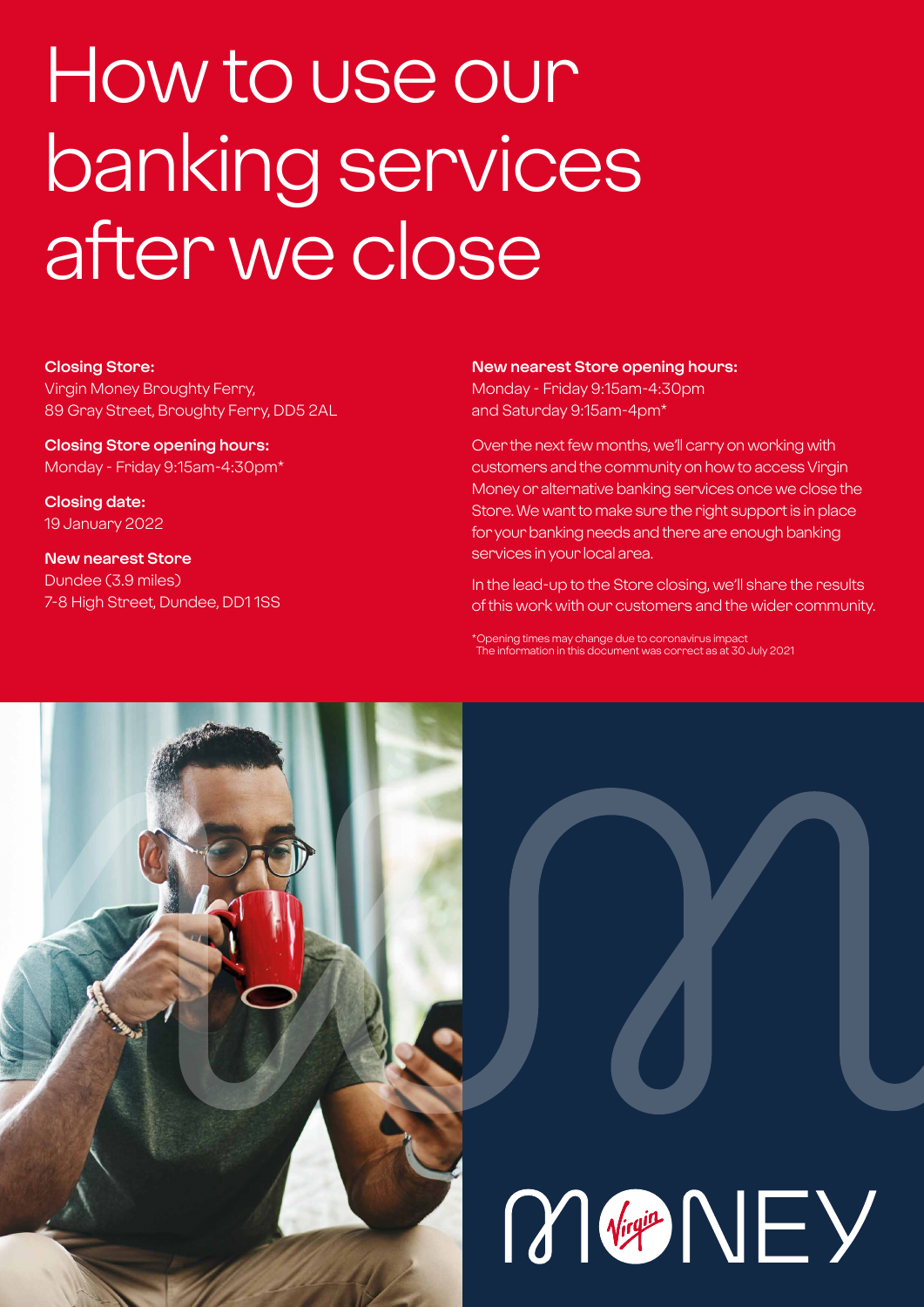### Understanding the impact of closing this Store

### Background

More and more customers are taking advantage of our digital services and only visiting Stores when they want to discuss a significant life event. Between April 2019 and July 2021 we've seen digital registrations increase from 48.7% to 57.6% across our personal customers, and daily internet banking and mobile app logins are up 66%.

It's important to balance investment in digital services with making sure our Store network continues to meet the needs of our customers. This means that we've made the difficult decision to close a number of Stores, including Broughty Ferry.

This decision has been reached after considerable thought and analysis which includes input from local management.

Our Stores will continue to be a really important part of what we do and we've recently refreshed and revitalised them now that we're one Virgin Money brand.

We've signed up to the UK Finance Access to Banking Standard and follow this for all Store closures: **[www.lendingstandardsboard.org.uk/wp-content/](http://www.lendingstandardsboard.org.uk/wp-content/uploads/2017/07/Access_to_Banking_Standard.pdf) [uploads/2017/07/Access\\_to\\_Banking\\_Standard.pdf](http://www.lendingstandardsboard.org.uk/wp-content/uploads/2017/07/Access_to_Banking_Standard.pdf)**. On 21 September 2020, the Financial Conduct Authority (FCA) introduced new standards which we'll also follow. More info can be found at **[www.fca.org.uk/publication/finalised](http://www.fca.org.uk/publication/finalised-guidance/fg20-03.pdf)[guidance/fg20-03.pdf](http://www.fca.org.uk/publication/finalised-guidance/fg20-03.pdf)**

### Considerations

In trying to decide whether to close a Store, we look at a lot of different things.

As well as how often a Store is used, we look at how local customers – including potentially vulnerable groups and business customers – will be able to carry on using banking services after the Store closes.

- > Number of customers using the Store
- > Number of other Stores we have in the area
- > Distance to nearest Store
- > Change in number of transactions in Store
- > Change in customer use of Store
- > Current lease on Store
- > ATM availability
- > Access to other banks in the area
- > Banking services at the local Post Office\*\*
- > Public transport to other Stores
- > Other ways to bank (e.g. mobile, internet and phone)
- \*\*Business customers will be charged their agreed tariff for transactions, except Change Giving where the costs are recharged monthly in arrears.

Our decision to close Broughty Ferry Store was influenced by the following:

- > We continue to see an increase in mobile use and customers signing up for digital services.
- > Should a customer wish to use a Store for general advice or to discuss a product, Dundee Store is 3.9 miles away and there are a further 3 Stores within 28 miles.
- > There are other ATMs in the area that are free to use.
- > Our mobile, internet and telephone banking facilities allow customers to do most day-to-day tasks, like balance checks, viewing transactions, transferring money between accounts, paying bills and cancelling / amending regular payments. Customers can even pay in a cheque on the go.
- > Customers are also able to use our mobile app to make external payments in a number of different ways and we're continuing to make our digital banking services bigger and better.
- > The local full service Post Office is located nearby on 128 Gray Street and provides personal and business customers with an alternative way to do their day-to-day banking transactions, such as cash withdrawals and paying in cash and cheques.
- > Customers can get all the information about our products and services, or raise any concerns by calling us on **0800 121 7365**. Our opening times are 7am to 9pm Monday to Saturday and 10am to 5pm on Sundays.
- > All our Stores offer an identical service, with good accessibility.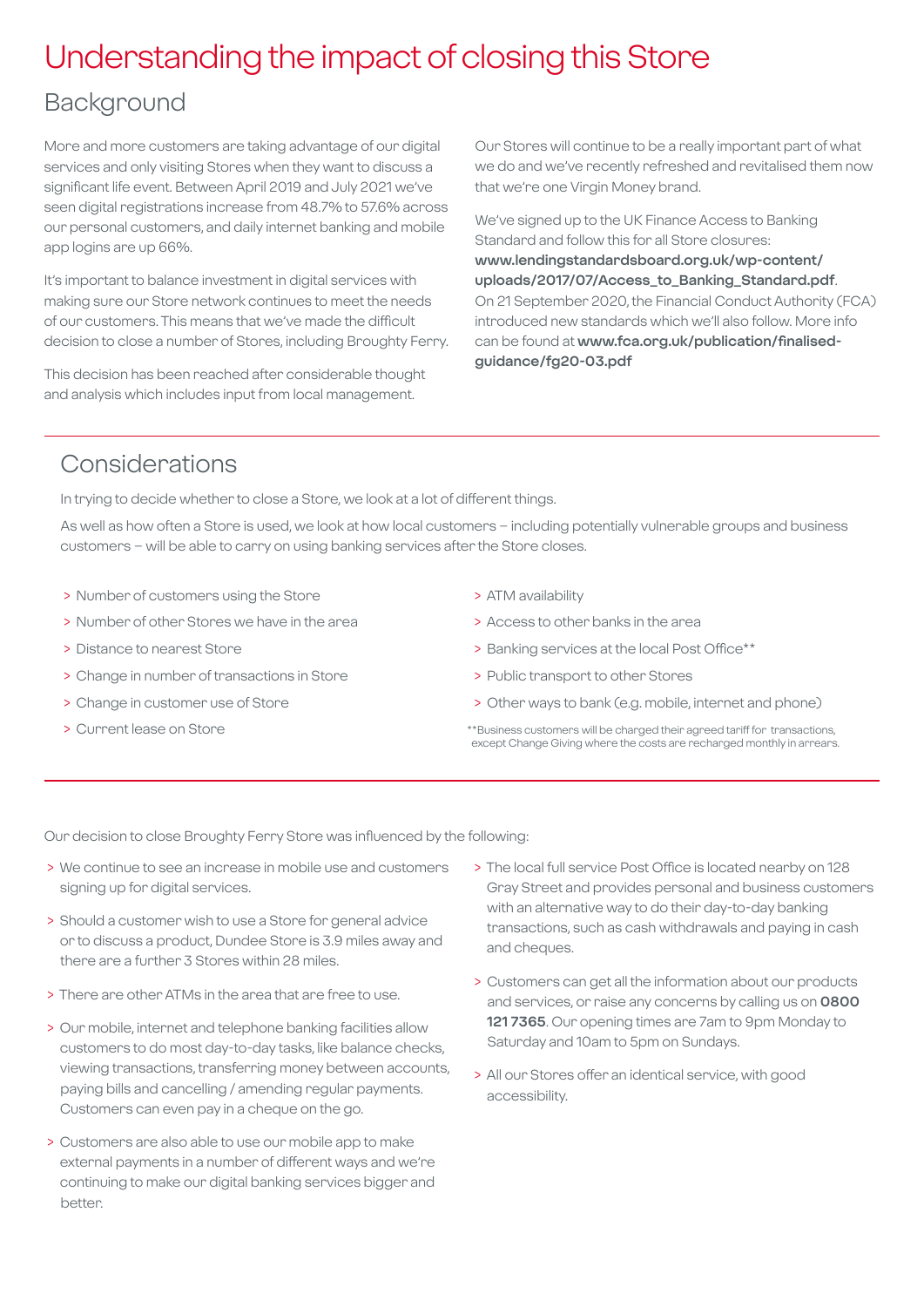# Understanding the impact of closing this Store

### What influenced our decision?

We've looked at how all customers, particularly those potentially vulnerable groups and businesses, can continue to access banking services after the Store closes. Below is some important info about how our customers are using the Store:

27%

**Transactions down year on year**

- > **5,000** customers transacting in Store compared to a Bank average of 6,000
- > **68%** of customers visited the Store 3 times or less in the last 12 months (with more than half of these also using alternative channels with 54% digitally active)
- > Of our customers aged 70 and above, 57% visited the Store on 3 days or less during the last 12 months.
- > Potentially vulnerable customers (within one or more of the following; over 70 years old, receive benefits, have a basic Personal Current Account, are Store users only or are in arrears) 64% of those customers visited the Store on 3 days or less during the last 12 months.
- > Micro Enterprises & Charities Customer Insight 57% of micro enterprises visited the Store on 3 days or less during the last 12 months, with 50% of transactions involving cash. 67% of charities visited the Store on 3 days or less during the last 12 months, with 48% involving cash.

Our Store colleagues will actively engage with customers, including those potentially vulnerable, to discuss their options and support how they'd like to bank, along with engaging with local groups in the community.

Details of the activities, additional support requirements, feedback received and remedial action needed will be included in the Store Review document, which will be available on our website and in Stores this December.

### Local information

Broughty Ferry is a suburb of Dundee, located on the River Tay estuary and is 4 miles east of Dundee.

The Store is situated in the centre of Broughty Ferry, with other banks nearby including Bank of Scotland, TSB and Yorkshire Building Society.

Dundee Store, which is 3.9 miles away, also opens on a Saturday.

### **Transport Links**

Trains run hourly between Broughty Ferry and Dundee, taking 7 minutes.

Local bus services run approximately every 10 minutes, with journey times from 14 minutes.

The A930 links Broughty Ferry to Dundee with a journey time of around 10 minutes.

### **Mobile Phone Signal availability**

Broughty Ferry is well serviced by all national mobile phone networks with 4G services available from all national operators. (source Ofcom)

### **ISP & available speeds**

Broughty Ferry is well serviced by all national providers with standard, superfast and ultrafast broadband availability. (source Ofcom)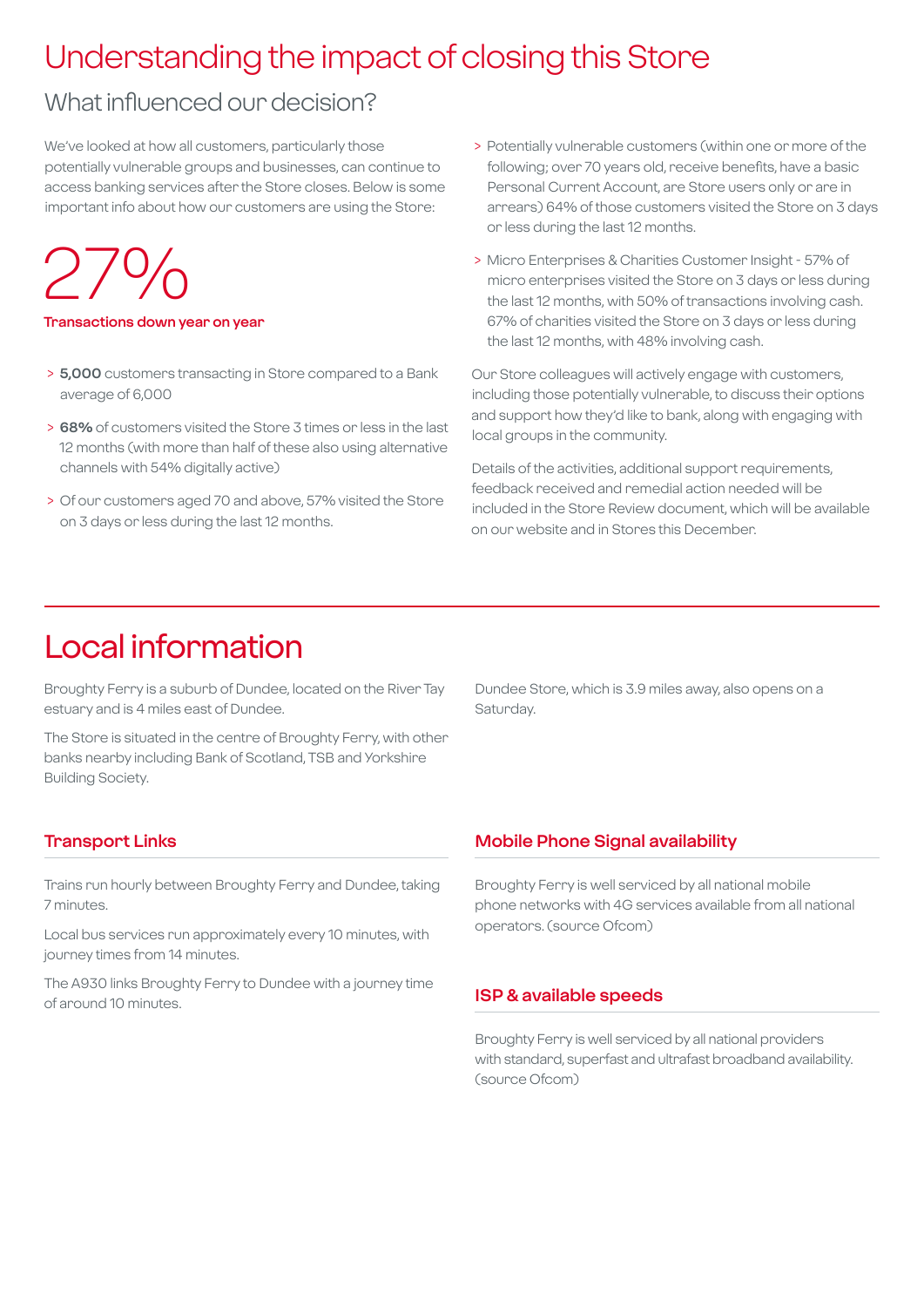# Distances to local services from the closing Store

### **Distance to our nearest Stores** virginmoney.com/store-finder



7-8 High Street, Dundee, DD1 1SS

9:15am-4pm\*

Monday - Friday 9:15am-4:30pm and Saturday

**Dundee**



#### **Perth**

158-162 High Street, St Johns Centre, Perth, PH1 5UH Monday - Friday 9:15am-4:30pm and Saturday 9:15am-4pm\*



#### **Montrose**

114 High Street, Montrose, DD10 8JE Monday - Friday 9:15am-4:30pm and Saturday 9:15am-4pm\*



#### **Glenrothes**

Kingdom Shopping Centre, 5 Falkland Gate, Glenrothes, KY7 5NS

Monday - Friday 9:15am-4:30pm and Saturday 9:15am-4pm\*

**Distance to Post Office** www.postoffice.co.uk/branch-finder

### 384 ft

**Broughty Ferry** 128 Gray Street, Broughty Ferry, DD5 2DG Monday - Friday 8am-6pm and Saturday 8am-5:30pm There is a full service Post Office available on Gray Street in Broughty Ferry.

### **Competitor sites in current location?**

### **Nearest Link ATM**

link.co.uk/atm-locator





### 0.04 miles **Royal Bank of Scotland**

288 Brook Street, Broughty Ferry, DD5 2AP

# Other places you can bank locally





You can get a copy of this impact assessment on our website, in Store or by calling us.

- > 89 Gray Street, Broughty Ferry, DD5 2AL
- > 0800 121 7365
- > virginmoney.com/store-closures